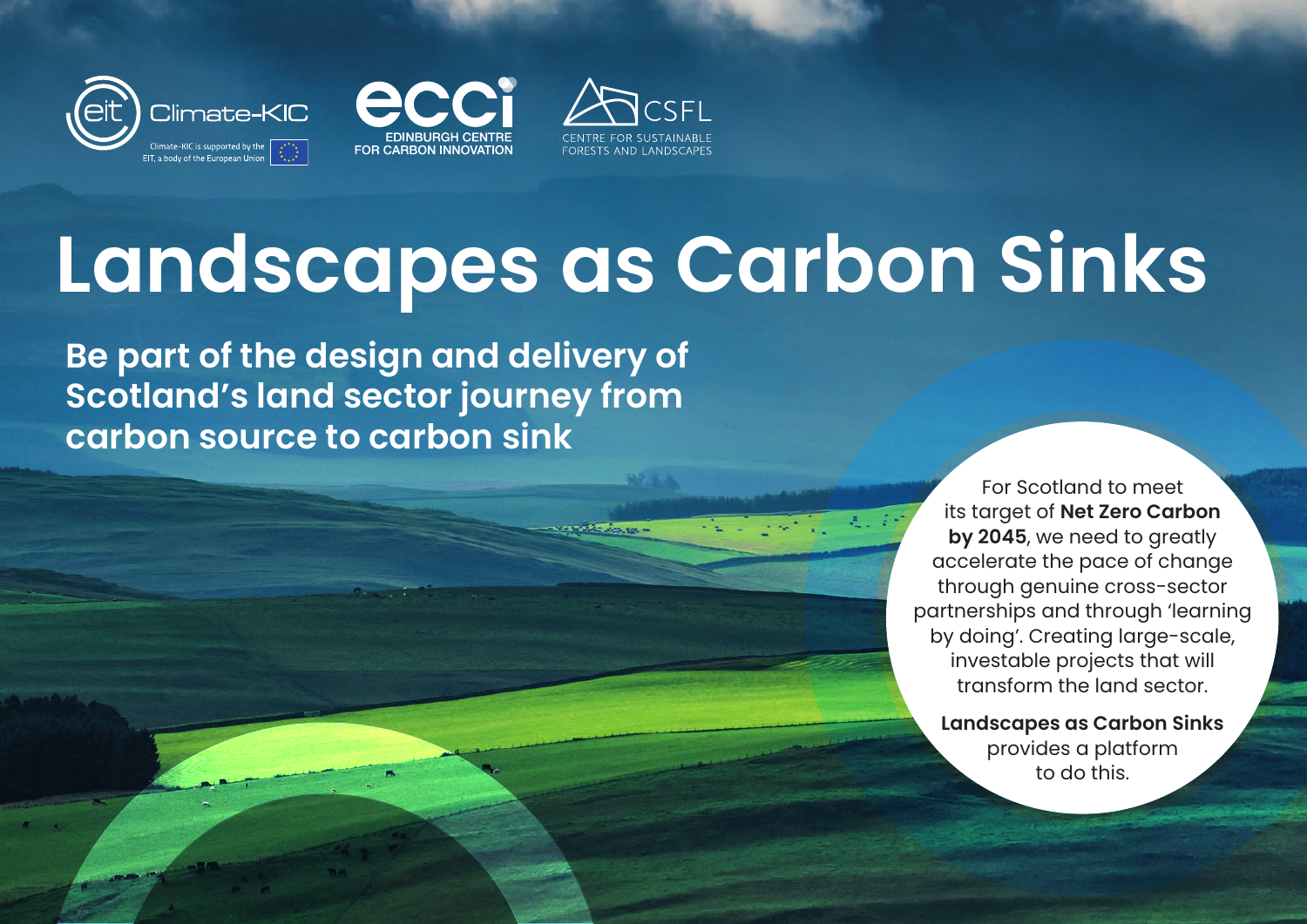### **Scotland - Net Zero 2045**

In aiming to deliver net zero carbon emissions by 2045, Scotland has set one of the most ambitious national targets in the world. This commitment and the launch of other initiatives, such as Scotland's £3 billion Green Investment Portfolio, offer great opportunities to catalyse progress towards a just transition to the low-carbon economy we urgently need.

Our land offers untapped opportunities to transform sources of greenhouse gas emissions into sinks that sequester carbon in biomass, soil, and in new materials.

Only through transformative change can we achieve Scotland's net-zero target. Planting trees is only a small part of the solution. We need integrated landscape management that responds to the climate emergency while enhancing the rural economy and quality of life. Creative and bold thinking across multiple partners and land use sectors will be necessary to effect such change.

The land sector can show global leadership, building partnerships from across the sector and beyond to design and develop innovative, even radical, options that can have transformative change in land management systems.





## **Designing the land sector's transformation together**

Landscapes as Carbon Sinks is a Deep Demonstration programme of EIT Climate-KIC. It provides coordination through a structured design process for participants to work together. In collaboration with EIT Climate-KIC, The University of Edinburgh's Centre for Sustainable Forests and Landscapes (CSFL) and Edinburgh Centre for Carbon Innovation (ECCI) are working with those tasked with delivering change in the land sector. This includes the Scottish Government and a range of public and private 'challenge-owners' in Scotland.

The initiative also draws on the expertise of a number of European partners: ETH Zurich, INRAE, ONF International, The Nature Conservancy, Wageningen Research, and WWF Landscape Finance Lab.

Working closely with a range of partner organisations across the entire lifetime of the project is fundamental to the project's philosophy. We welcome interested partners to contact us throughout the duration of the project.

For more information on **EIT Climate-KIC's Deep Demonstration**  programme **[click here](https://www.climate-kic.org/programmes/deep-demonstrations/)**.